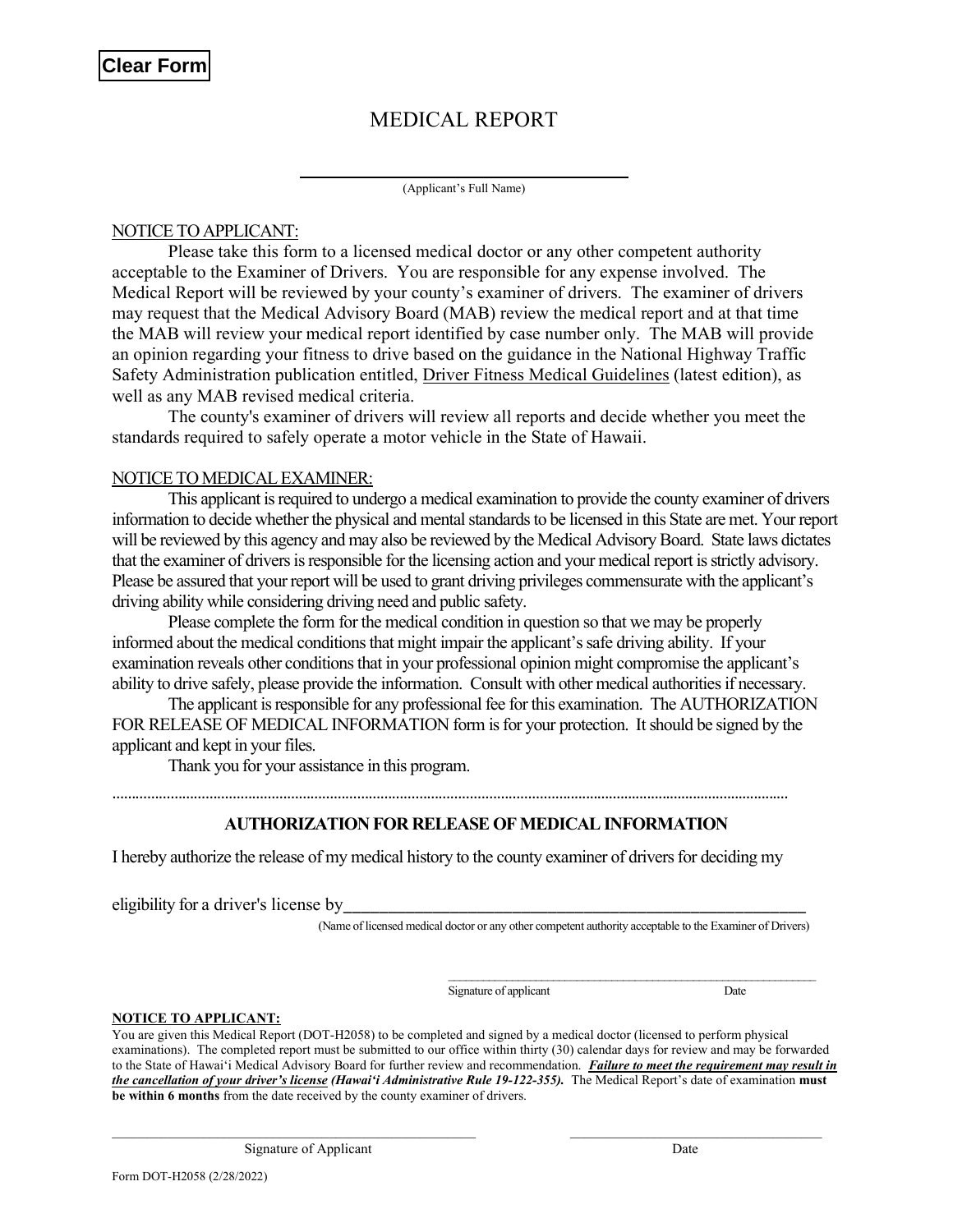| <b>Hawaii Department of Transportation</b>                                                                                                                                                                                                                                                                                                                                                                         |                            |                                                                                                                                                          |  |  |  |
|--------------------------------------------------------------------------------------------------------------------------------------------------------------------------------------------------------------------------------------------------------------------------------------------------------------------------------------------------------------------------------------------------------------------|----------------------------|----------------------------------------------------------------------------------------------------------------------------------------------------------|--|--|--|
| <b>MEDICAL REPORT</b>                                                                                                                                                                                                                                                                                                                                                                                              |                            |                                                                                                                                                          |  |  |  |
| Please be advised that the decision to allow an applicant to<br>continue to retain his/her Hawaii driver's license is<br>contingent upon the information provided in this medical<br>report. It is in the best interest of the applicant and the<br>public, that all questions be answered completely. This<br>report will be reviewed by a panel of physicians who may<br>request additional medical information. | Case #<br>ப<br><b>OAHU</b> | <b>DMV Use Only</b><br><b>HAWAII</b><br><b>MAUI</b><br><b>KAUAI</b><br><b>Reason for Medical Report:</b><br>(Must be filled in before the medical exam.) |  |  |  |
| This form will become part of the applicant's record, is for<br>confidential use of the physician, county DMVs, and the<br>Hawaii Department of Transportation only.                                                                                                                                                                                                                                               |                            |                                                                                                                                                          |  |  |  |
| Thank you for your assistance.                                                                                                                                                                                                                                                                                                                                                                                     |                            |                                                                                                                                                          |  |  |  |
| ALL INFORMATION MUST BE TYPED OR CLEARLY PRINTED                                                                                                                                                                                                                                                                                                                                                                   |                            |                                                                                                                                                          |  |  |  |
| <b>Applicant Information</b>                                                                                                                                                                                                                                                                                                                                                                                       |                            |                                                                                                                                                          |  |  |  |
| Applicant's Name (Last, First, Middle Initial)                                                                                                                                                                                                                                                                                                                                                                     |                            | Age                                                                                                                                                      |  |  |  |
| Driver's License #<br>Telephone #                                                                                                                                                                                                                                                                                                                                                                                  |                            |                                                                                                                                                          |  |  |  |
| <b>Physician's Report</b>                                                                                                                                                                                                                                                                                                                                                                                          |                            |                                                                                                                                                          |  |  |  |
| How long have you treated this patient?<br>Date of last examination: (Medical Report is valid for only 6-months.)                                                                                                                                                                                                                                                                                                  |                            |                                                                                                                                                          |  |  |  |
| A. Has the patient had loss of consciousness or alteration in awareness?<br>Yes $\Box$<br>No <sub>1</sub><br>(Please do not answer yes for other neurological symptoms)<br>1. □ Syncope<br>$\Box$ Seizure<br>$\Box$ Hypoglycemia<br>$\Box$ Other (explain)                                                                                                                                                         |                            |                                                                                                                                                          |  |  |  |
| 2. Frequency of events?                                                                                                                                                                                                                                                                                                                                                                                            | 3. Date of last event?     |                                                                                                                                                          |  |  |  |
| 4. Patient's condition is:<br>□Unstable                                                                                                                                                                                                                                                                                                                                                                            | □Stable                    | □Unknown                                                                                                                                                 |  |  |  |
| 5. Inciting/Modifying factors?<br>□ Unknown                                                                                                                                                                                                                                                                                                                                                                        |                            |                                                                                                                                                          |  |  |  |
| 6. Describe any assistive device, (e.g. pacemaker, automatic implanted cardioverter, continuous glucose<br>monitoring system, etc.) and give implant date.                                                                                                                                                                                                                                                         |                            |                                                                                                                                                          |  |  |  |
| Form DOT-H2058 (2/28/2022)                                                                                                                                                                                                                                                                                                                                                                                         |                            |                                                                                                                                                          |  |  |  |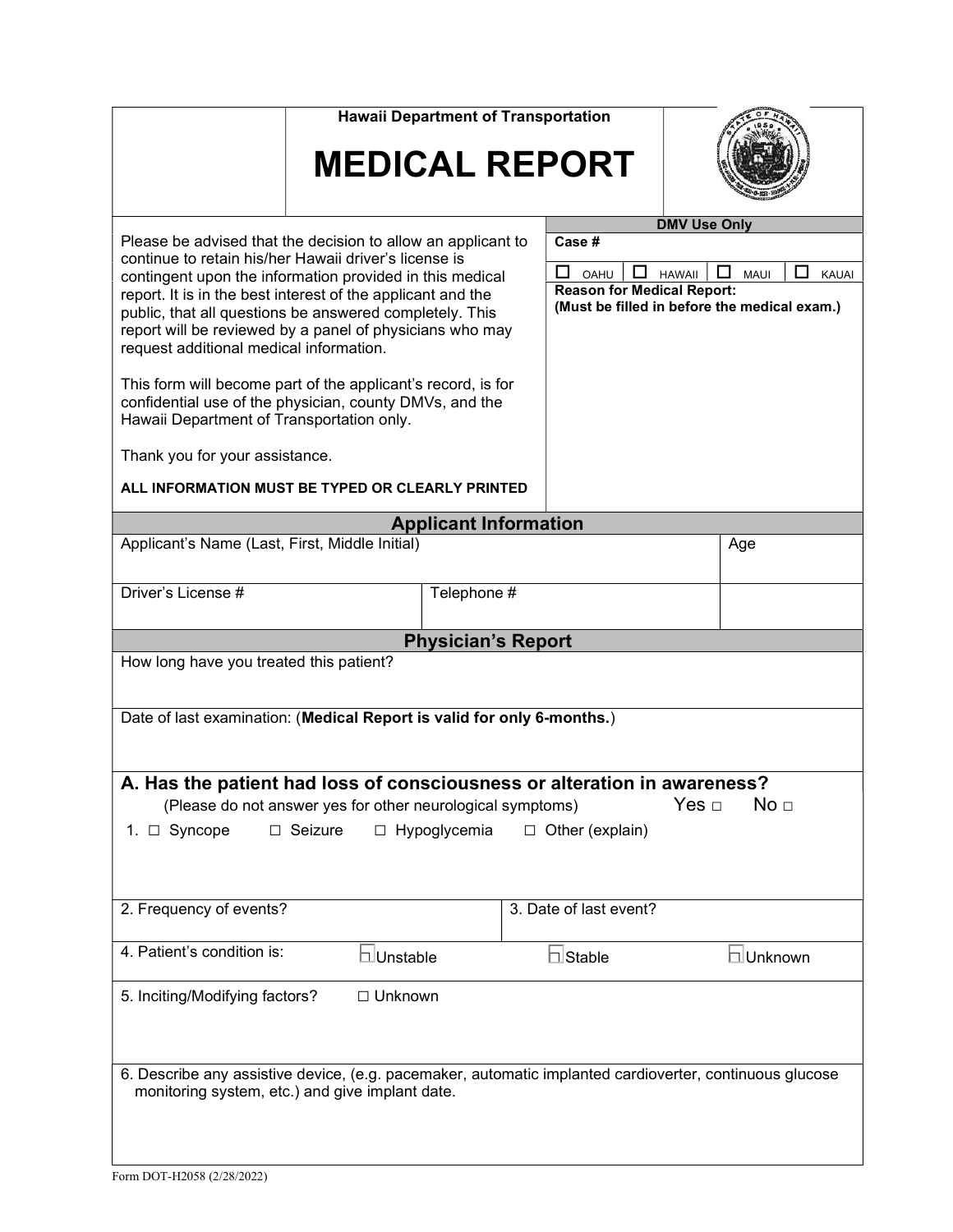| B. Does patient have physical impairments that affect safe driving?                                                                                                                                                            |                                                 |               | Yes $\Box$ No $\Box$       |  |  |  |
|--------------------------------------------------------------------------------------------------------------------------------------------------------------------------------------------------------------------------------|-------------------------------------------------|---------------|----------------------------|--|--|--|
| 1. $\Box$ Amputation (explain)                                                                                                                                                                                                 | $\Box$ Frozen joint(s)                          |               | $\Box$ Decreased mobility  |  |  |  |
| $\Box$ Weakness/ Hemiparesis/ Paraplegia $\Box$ Paralysis<br>$\Box$ Parkinsonism<br>For Hemiparesis: (circle one) Left / Right<br>□ Other: _________________                                                                   |                                                 |               |                            |  |  |  |
| (For Visual issues, see Section E below)<br>2. How does it affect driving ability?                                                                                                                                             |                                                 |               |                            |  |  |  |
| 3. Patient's condition is:<br>□Unstable                                                                                                                                                                                        |                                                 | $\Box$ Stable | □Unknown                   |  |  |  |
| 4. Modifying factors? Assistive devices?                                                                                                                                                                                       |                                                 |               |                            |  |  |  |
| 5. How long has patient had impairment?                                                                                                                                                                                        |                                                 |               |                            |  |  |  |
| 6. Has vehicle been modified to accommodate limitations?                                                                                                                                                                       |                                                 |               |                            |  |  |  |
| 7. How long has patient been using modification?                                                                                                                                                                               |                                                 |               |                            |  |  |  |
| C. Does patient have cognitive or psychological impairments that<br>affect safe driving?<br>$\mathsf{Yes} \ \Box$<br>1. □ Dementia/Memory Impairment<br>$\Box$ Other:<br>(For Alcohol or Substance Abuse, see Section D below) | No <sub>1</sub><br>□ Severe Psychiatric Illness |               | □ Danger to Self or Others |  |  |  |
| 2. For dementia: MMSE score ________ or MOCA score ______<br>Patient's family has expressed concerns about safe driving: Yes □ No □                                                                                            |                                                 |               |                            |  |  |  |
| Number of car accidents has patient had in past 2 years (including minor accidents)                                                                                                                                            |                                                 |               |                            |  |  |  |
| 3. How does it affect driving ability?                                                                                                                                                                                         |                                                 |               |                            |  |  |  |
| 4. Patient's condition is:<br>□Unstable<br>5. Modifying factors? Type of treatment?                                                                                                                                            |                                                 | 口 Stable      | $\square$ Unknown          |  |  |  |
|                                                                                                                                                                                                                                |                                                 |               |                            |  |  |  |
| D. Does patient have a history of alcohol or substance abuse?<br>No <sub>1</sub><br>Yes $\Box$<br>1. What substances have been abused within the last five years or are currently being abused?                                |                                                 |               |                            |  |  |  |
| 2. Is your patient being treated for alcohol or substance abuse?<br>Yes $\square$<br>No <sub>1</sub><br>If yes, explain type of treatment (Medications, Psychiatry, AA, etc.):                                                 |                                                 |               |                            |  |  |  |
| 3. Is your patient currently clean and sober? Yes □<br>If yes, for how long?                                                                                                                                                   | No <sub>1</sub>                                 |               |                            |  |  |  |